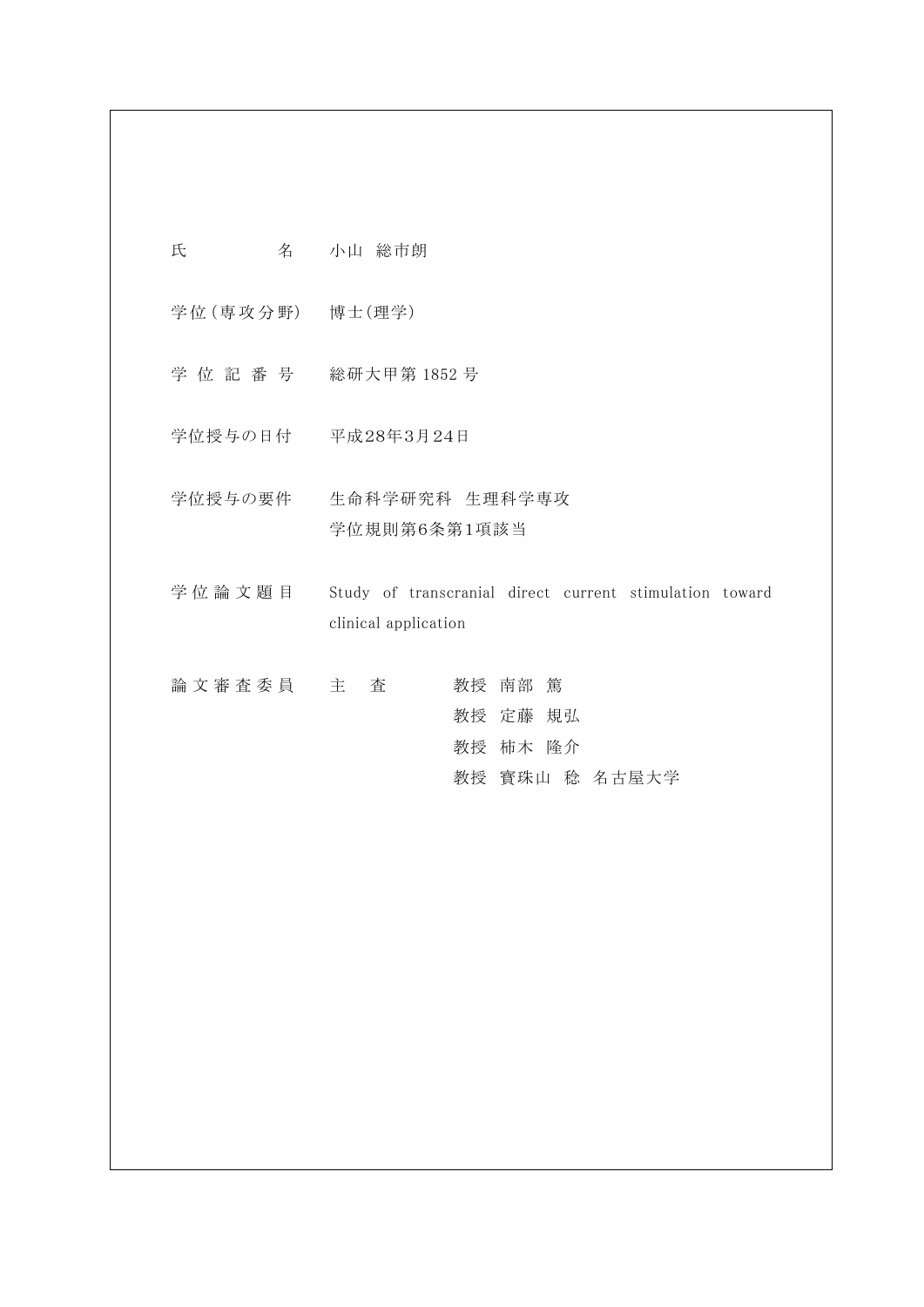## 論文内容の要旨

Summary of thesis contents

The main purpose of rehabilitation medicine is to enhance acquisition and/or reacquisition of motor skills and reduce excessive pain sensations after various central nerve injuries. Transcranial direct current stimulation (tDCS), a neuroscience-based approach, is a novel rehabilitation tool for non-invasively modulating cortical excitability. Although the neural mechanisms are not yet completely clear, tDCS not only alters the spontaneous firing rate of neurons in the stimulated cerebral cortex by altering the resting membrane potential, but also helps to produce transient neuroplastic changes by altering synaptic function. In addition to inducing these neurophysiological changes, tDCS can influence motor learning, motor memory consolidation, and sensory sensation, as well as suppress pain sensations, in healthy subjects and patients with central nerve injury. Thus, tDCS could potentially enhance the therapeutic effect of conventional rehabilitative approaches. In order to consolidate a novel rehabilitation approach, further studies should test novel tDCS protocols with the goal of optimizing clinical applications of tDCS. The two major objectives of this project were to examine the effects of tDCS on motor skill acquisition and pain sensation, from the standpoint of clinical applications. To achieve these objectives, I conducted a behavioral study and a neurophysiological study.

In the first study, I sought to elucidate the effect of tDCS on motor skill acquisition. Motor performance is improved with repetitive practice (i.e., online process), and is subsequently stabilized or improved without additional (i.e. consolidation or off-line process). The purpose of rehabilitation is not only to improve motor skills by practice; it is also important that the practiced motor skills can be maintained for a long period of time. To explore these concepts, 28 healthy subjects (age  $= 25.2 \pm 2.7$  years) participated in an experiment with a single-blind, sham-controlled, between-group design. Fourteen subjects practiced a ballistic movement with their left thumb during dual-hemisphere tDCS. Subjects received 1 mA anodal tDCS over the contralateral primary motor cortex and 1 mA cathodal tDCS over the ipsilateral primary motor cortex for 25 min during the training session. The remaining 14 subjects underwent identical training sessions, except that dual-hemisphere tDCS was applied for only the first 15 s (sham group). All subjects performed the task again at 1 h and 24 h later. Primary measurements examined improvement in peak acceleration of ballistic thumb movement at 1 h and 24 h after stimulation. The improvement in peak acceleration was significantly larger in the tDCS group  $(144.2 \pm 15.1\%)$  than in the sham group  $(98.7 \pm 9.1\%)$  (p < 0.05) at 24 h, but not 1 h, after stimulation. The results of the first study indicated that dual-hemisphere tDCS over primary motor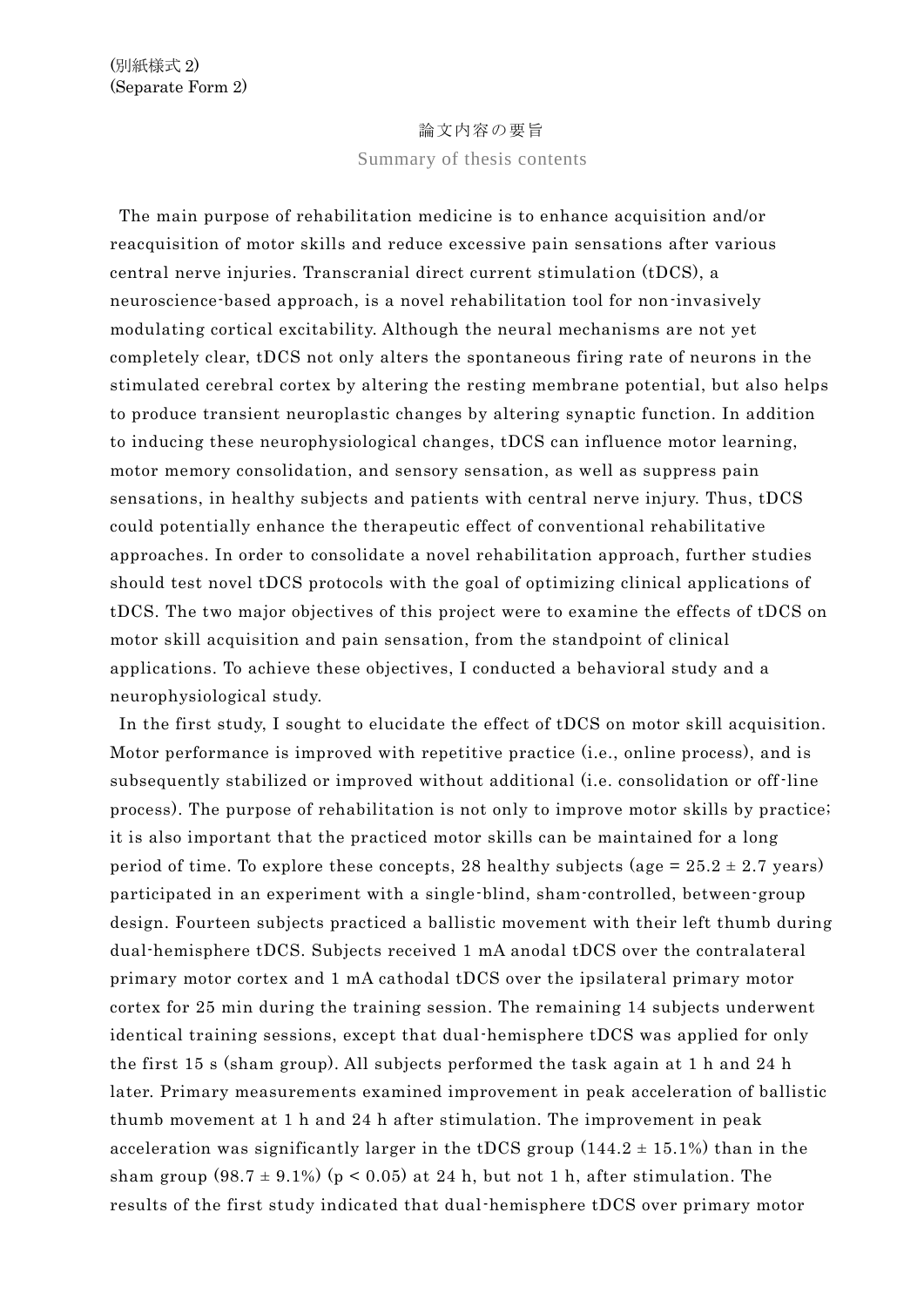cortex enhanced acquisition of ballistic thumb movements in healthy adults.

The second study was aimed at elucidating the effect of tDCS on brain activation following noxious stimulation, with the goal of evaluating the possible benefits of tDCS on moderate pain. Although previous studies reported that transcranial magnetic stimulation over the opercular somatosensory region, which is among the most common cortical areas to be activated bilaterally by noxious pain stimuli, can modulate pain sensation, the effects of tDCS over this region require clarification. To objectively quantify the effects of tDCS on noxious stimuli, I utilized magnetoencephalography. Twelve healthy male subjects (age  $= 28.2 \pm 2.6$  years) participated in a study with a single-blind, sham-controlled, cross-over trial design. The three tDCS conditions investigated included left cathodal/right anodal tDCS, left anodal/right cathodal tDCS (2 mA, 12 min each), and sham tDCS (2 mA, 15 sec). The center of each of two stimulation electrodes was placed over one of the two bilateral opercular somatosensory regions. Somatosensory-evoked magnetic fields following noxious intra-epidermal electrical stimulation to the left index finger were recorded pre- and post-tDCS. The two anodal ("real") interventions significantly decreased the activity of the opercular somatosensory region associated with somatosensory-evoked magnetic fields following noxious intra-epidermal electrical stimulation  $(p < 0.05)$ , whereas sham tDCS did not ( $p > 0.05$ ). The results of the second study indicated that the opercular somatosensory region is a potential tDCS target area for pain mitigation.

Together, these findings suggest that tDCS might enhance the therapeutic effect of conventional rehabilitative approaches in patients with motor dysfunction and pain.